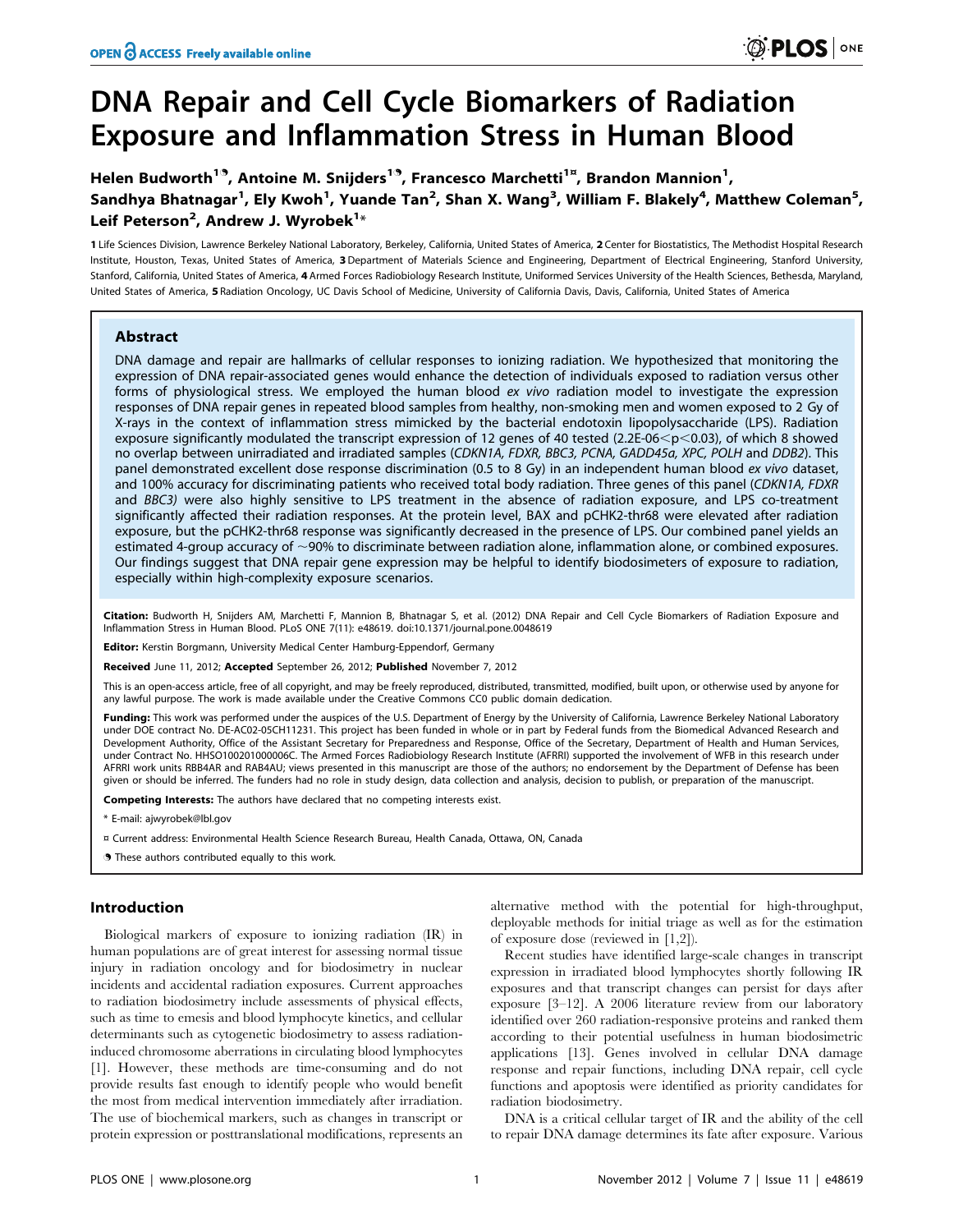forms of DNA damage are induced by IR, including DNA-protein cross-links, base and sugar alterations, DNA single-strand breaks (SSBs), bulky lesions (i.e. clusters of base and sugar damage) and double-strand breaks (DSBs) [14]. The immediate response to IRinduced DNA damage is the stimulation of the DNA repair machinery and the activation of cell cycle checkpoints, followed by down-stream cellular responses such as apoptosis that removes damaged cells. The predominant repair pathway is base excision repair (BER), which is responsible for the removal of damaged bases and DNA single-strand breaks through gap-filling by DNA polymerase and ligation of DNA ends [15]. Nucleotide excision repair (NER) is the major pathway for the repair of bulky DNA damages that cause DNA helical distortion [16]. NER proteins are also involved in repair of oxidative damage through stimulation of BER, including XPC and XPG, indicating cross-talk between these two repair pathways [17–21]. Several NER genes are upregulated at the gene expression level by IR, including XPC and DDB2 [4,22]. IR exposure is known to modulate transcript and/or protein levels of several cell cycle regulators  $(CDKN1A (p21))$ , GADD45a, Cyclin G1 (CCNG1), CHK2-thr68) and apoptosis genes (BAX and BBC3) in diverse cell and blood model systems (in vivo, in vitro and ex vivo) [6,8,10,23–28]. However, little is known of how co-exposure to confounding factors can affect the utility of individual biomarkers for radiation biodosimetry [1,29,30].

The human blood ex vivo irradiation exposure model has been used to investigate the early radiation-induced biological responses for potential biodosimetry applications, and was recently demonstrated to accurately reflect the in vivo peripheral blood radiation response in humans [12]. Our study utilized this model to examine: (i) the transcriptional response of 40 well known DNA repair, cell cycle control and apoptosis genes after exposure to IR; (ii) IR-induced transcript changes associated with changes in a selected set of proteins; and (iii) transcript and protein responses in the context of inflammatory stress. Lipopolysaccharide (LPS), the principal component of the outer membrane of Gram-negative bacteria [31], elicits strong inflammatory responses and induces oxidative stress in exposed mammalian cells [32]. Our findings demonstrate that inflammation significantly confounds the radiation response of some DNA repair genes at a dose that is relevant for radiation biodosimetry. We identified a small panel of DNA repair transcripts and proteins whose expression changes distinguish between unirradiated and 2 Gy ex vivo irradiated human blood samples display excellent radiation dose and time dependent responses in an independent ex vivo irradiated human dataset, show robust non-overlapping responses in blood samples from human patients treated with total body irradiation, and demonstrate high accuracy for classifying blood samples receiving radiation only, inflammation stress alone, or both.

## Materials and Methods

### Human Subjects

All research involving human subjects were approved by the Lawrence Berkeley National Laboratory Institutional Review Board. Peripheral blood from healthy volunteers was obtained after written informed consent and was drawn into sodium citrate (whole blood culture model) or sodium heparin (PBMC culture model) Vacutainer tubes (Becton Dickinson and Company, Franklin Lakes, NJ).

#### Whole Blood ex vivo Radiation Model

Five donors (2 male, 3 female; age range, 20–50 years) provided two peripheral blood samples each, at least one month apart for measurement of transcript and protein responses. Blood collected in Vacutainer tubes was transferred in 18 ml aliquots into 50 ml conical tubes. Blood in tubes was exposed at room temperature to 0 or 2 Gy X-rays,  $\sim 780$  mGy/min; Pantak 320 kVp X-ray machine (Precision X-ray); run at 300 kV and 10 mA). Dosimetry was performed using a RadCal AccuPro dosimeter by measuring the accumulated dose over a specific time interval. After irradiation, blood samples were diluted 1:1 with RPMI 1640 medium (Sigma-Aldrich) supplemented with 10% heat-inactivated fetal bovine serum (Invitrogen) in 50 ml centrifuge tubes, loosely capped and maintained on a  $10$  degree angle at  $37^{\circ}$ C in a humidified incubator with  $5\%$  CO<sub>2</sub> for 24 hrs. LPS was added to some blood cultures immediately after irradiation (50 ng/ml LPS from Escherichia coli O111:B4) (Sigma Aldrich). After 24 hrs, buffy coats were extracted for protein and RNA purification. Plasma was collected, aliquoted and stored at  $-80^{\circ}$ C.

#### RNA Isolation and Quantitative RT-PCR

RNA was isolated using Trizol reagent (Invitrogen) and purification was performed according to the manufacturer's instructions. In brief, cell pellets were homogenized in Trizol reagent (1.2 ml). The lysed cells were incubated for 5 min at room temperature, followed by the addition of 0.25 ml chloroform. After mixing, the samples were centrifuged at 12,000 g for 15 min at  $4^{\circ}$ C. The aqueous phase was separated and 0.625 ml ice-cold isopropanol was used to precipitate RNA. The samples were incubated at room temperature for 10 min and total RNA was collected by centrifugation at 12,000 g for 10 min at  $4^{\circ}$ C. The RNA pellet was washed with 1 ml 70% ethanol and dissolved in 40 ml RNase-free deionized water. The RNA was quantified using a NanoDrop-2000c spectrophotometer (Thermo Scientific), and quality was monitored with the Agilent 2100 Bioanalyzer (Agilent Technologies, Santa Clara, CA). RNA integrity numbers (RIN) ranged from between 7 to 9.5 (mean, 8.3), and 260/280 absorbance ratios ranged from 1.7 to 1.95 (mean, 1.86) [33].

For cDNA synthesis, an aliquot of  $4 \mu$ g of total RNA was reverse transcribed using the High-Capacity cDNA Reverse Transcription Kit (Applied Biosystems, Foster City, CA) according to the manufacturer's instructions. Taqman Gene Expression Assays (Applied Biosystems, Foster City, CA, USA) were used, according to manufacturer's instructions, to detect mRNA of 40 DNA damage response genes. 13 genes were selected for further investigation (BAX, Hs00180269\_m1\*, BBC3, Hs00248075\_m1\*, FDXR, Hs01031624\_m1, CDKN1A, Hs00355782\_m1\*, GADD45a, Hs99999173\_m1, CCNG1, Hs00171112\_m1\*, CHK2, Hs00200485\_m1\*, PCNA, Hs00696862\_m1, LIG1, Hs01553527\_m1\*, XPC, Hs01104206\_m1\*, DDB2, Hs03044953\_m1\*, POLH, Hs00982625\_m1\*, RAD51, Hs00153418\_m1\*; \* indicates manufacturer's recommended assay for this gene, if more than one assay was available). See **Table S1** for a full list of all 40 genes and assay numbers. The RT-PCR reactions were performed, in individual reaction format, with the ABI 7500 Fast Real Time PCR System using Taqman Fast Universal PCR Master Mix from ABI and following manufacturer's recommendations. The results were expressed as the threshold cycle (Ct), i.e. the cycle number at which the PCR product crosses the threshold of detection. The relative quantification of the target transcripts normalized to the endogenous control  $ACTB$  ( $\beta$ -Actin) was determined by the comparative Ct method  $(\Delta Ct)$  according to the manufacturer's protocol. The endogenous control gene GAPDH was run concurrently but was not used for normalization since LPS treatment induced changes in GAPDH transcript levels. Relative fold inductions were calculated by the  $\Delta \Delta C_T$  method [7]. All samples were run in triplicate. A no RT qPCR control was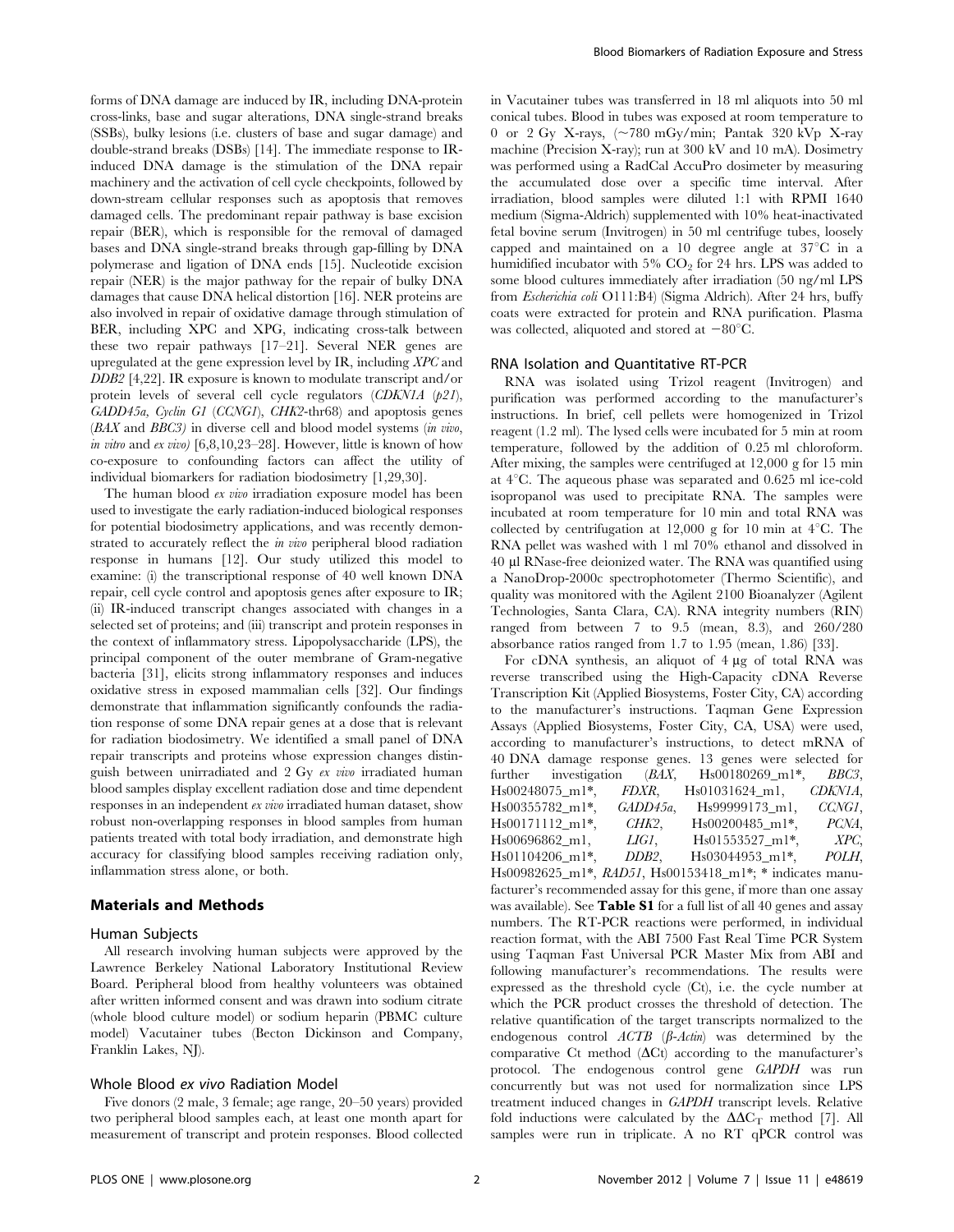included for all reactions to monitor for genomic DNA contamination and was negative across all reactions.

# Confirmation of Radiation Responsiveness of Our 8-gene Transcript Panel in Independent Expression Datasets of ex vivo Irradiated Human Blood and Blood Samples of Human Patients Undergoing total body Irradiation

Globally normalized whole genome microarray expression profiles of whole blood irradiated ex vivo were obtained from the NCBI GEO database (GSE8917; [10]). In that study, human peripheral blood was obtained from five donors and irradiated ex *vivo* (sham,  $0.5$ ,  $2$ ,  $5$  and  $8$  Gy). RNA was isolated from samples collected at 6 and 24 hrs after exposure and transcript levels were measured using Agilent-012391 Whole Human Genome Oligo Microarray G4112A [10]. We then mean normalized the expression levels of each of the eight genes in this dataset across doses, times, and donors, and then summed theses values across all 8 genes for each blood sample in each treatment group. For calculating dose response, we plotted the average and standard error for each dose group, normalized to the average value of the sham group for each of the two time points.

Globally normalized whole genome expression profiles of patients undergoing total body irradiation (TBI) were obtained from the NCBI GEO database (GSE20162; [12]). In that study, peripheral blood gene expression profiles were obtained from 18 donors undergoing TBI. Patients were exposed to a total of 3.75 Gy in one day divided into three equal fractions of 1.25 Gy with approximately 4 hrs between fractions. Blood was collected before irradiation, 4 hrs after the first fraction of 1.25 Gy and 20– 24 hrs after the first fraction. Blood from 14 healthy donors was collected as control. RNA was extracted and transcript levels were measured using Agilent Whole Human Genome Microarray G4112A [12]. For the TBI dataset, we again mean normalized the expression levels of each of our 8 genes across all samples in the database for the patients and healthy donors. For each blood samples we calculated the sum of the normalized expression of each of the 8 genes, normalized to the average of the sum expression of the healthy donors.

## Peripheral Blood Mononuclear Cell (PBMC) ex vivo Radiation Model

Seven donors (6 male, 1 female; age range, 20–50 years) provided two peripheral blood samples each, at least one month apart, for protein analyses. Blood was transferred to 3 equal  $(\sim13 \text{ ml})$  aliquots into 50 ml conical tubes. Blood in tubes was exposed at room temperature to 0, 2 or 6 Gy X-rays at a rate of  $\sim$ 1.25 Gy/min (2 Gy) or  $\sim$ 1.30 Gy/min (6 Gy) (X-ray machine (Faxitron) set at 160 kV and 6.3 mA). Dosimetry was performed using a RadCal AccuPro dosimeter by measuring the accumulated dose over a specific time interval. After irradiation, blood samples were separated over Accuspin System-Histopaque-1077 (Sigma-Aldrich) according to the manufacturer's instructions. PBMC were washed in phosphate buffered saline (PBS) and resuspended in RPMI 1640 medium (Sigma-Aldrich) supplemented with 10% heat-inactivated fetal bovine serum (Invitrogen) and cultured in duplicate T25 flasks for each dose group. Cells were maintained on a rocking platform at  $37^{\circ}$ C in a humidified incubator with  $5\%$  $CO<sub>2</sub>$  for 6 and 24 hrs.

## Cell Lysates for Protein Analyses by Enzyme-linked Immunosorbent Assays (ELISA)

Buffy coats were collected from whole blood cultures and treated with a 1:3 mixture of warm  $(37^{\circ}C)$  RBC Lysis buffer (5

Prime) for two steps and then washed once with cold phosphate buffered saline. The obtained cell pellets or PBS-washed PBMC pellets, from the PBMC culture model, were then lysed with Pierce M-PER Mammalian Protein Extraction Reagent and 1X Halt protease/phosphatase inhibitors (Thermo Scientific). Extracts were collected, aliquoted and stored at  $-80^{\circ}$ C. Protein concentrations were measured using Pierce BCA Protein Assay Reagent (Thermo Scientific). Amounts of protein in lysate or plasma were quantified using ELISA kits; human BAX ELISA kit (Assay Designs), human phosphorylated CHK2-thr68 ELISA kit (Cell Signalling). The biological effectiveness of LPS was confirmed by measuring secretion of IL-6 and TNF- $\alpha$  in plasma by ELISA following manufacturer's recommended protocol (R&D Systems). ELISAs were performed following manufacturer's instructions. BAX ELISAs were performed using  $0.1$  or 1  $\mu$ g protein cell lysate per well for irradiated and non-irradiated samples, respectively.  $p$ CHK2-thr68 ELISAs were performed using 25  $\mu$ g of protein cell lysate for all samples. IL-6 and TNF-a ELISAs were performed using undiluted or 1:100-fold dilution of plasma for non-LPS and LPS-co-treated samples, respectively. All ELISA absorbance readings were read with reference to the standard curve, except for pCHK2-thr68 that had no standard curve and used average difference data between control and test samples as readout (Figure S1). The majority of absorbance readings were within a 0.1–0.7 range (Table S2). All samples were run in duplicate. ELISA plates were read using TECAN Infinite M200 plate reader and analyzed using the TECAN Magellan software. Raw ELISA data was loge transformed and mean-zero standardized to obtain a standard normal distribution. We performed inferential tests of hypothesis via independent 2 sample t-tests for each dose-time experimental group for each biomarker.

#### Classification Analysis

We investigated the classification characteristics of our panel of transcript and protein biomarkers for assigning individual samples into their correct exposure/treatment group: no treatment (N), radiation exposure only  $(R)$ , LPS treatment only  $(L)$ , and samples exposed to both radiation and LPS (RL). Classification was performed using marker expression values for  $n = 40$  observations per marker, based on the replicate pair of observations per subject and 4 classes (40 =  $2 \times 5 \times 4$ ). A 4-class problem was considered for which the true class labels of observations were N, R, L, and RL. Marker order was determined via filtering by considering all possible pairs of classes, and for each pair ranking all 9 markers by their Gini index [34] for pairwise class discrimination; this involved 6 possible pairwise comparisons  $(6 = 4(3)/2)$ . The Gini index, G, is a measure of class impurity among objects assigned to a given node in a decision tree [34]. For a given tree node,  $G=1-\sum_{k}^{K} p_{k}^{2}$ , where  $p_{k}$  is the proportion of node members in class k, and K is the number of classes. Gini has range  $0 \leq G \leq 1$ , and is equal to zero when there is class purity in the node, and equal to unity when  $K\rightarrow\infty$  and all  $p_k$  tend to zero. The first gene selected was therefore the best discriminating marker for the N and R classes, followed by the best discriminating marker for the N and L class pairs. Any markers that were the best for multiple pairs of classes were selected in the order of their first appearance among ranks. After filtering to identify marker order based on discrimination, k-nearest neighbor (KNN) classification analysis was performed with  $K = 5$ , so the KNN model was called 5NN. An odd value for K was chosen to prevent ties in the predicted class membership of nearest neighbors. Classification accuracy based on ten 10-fold cross-validation for predicting the correct true class label was performed using sets of the 1, 2,…, 9 ordered markers. Linear discriminant analysis and PCA were not performed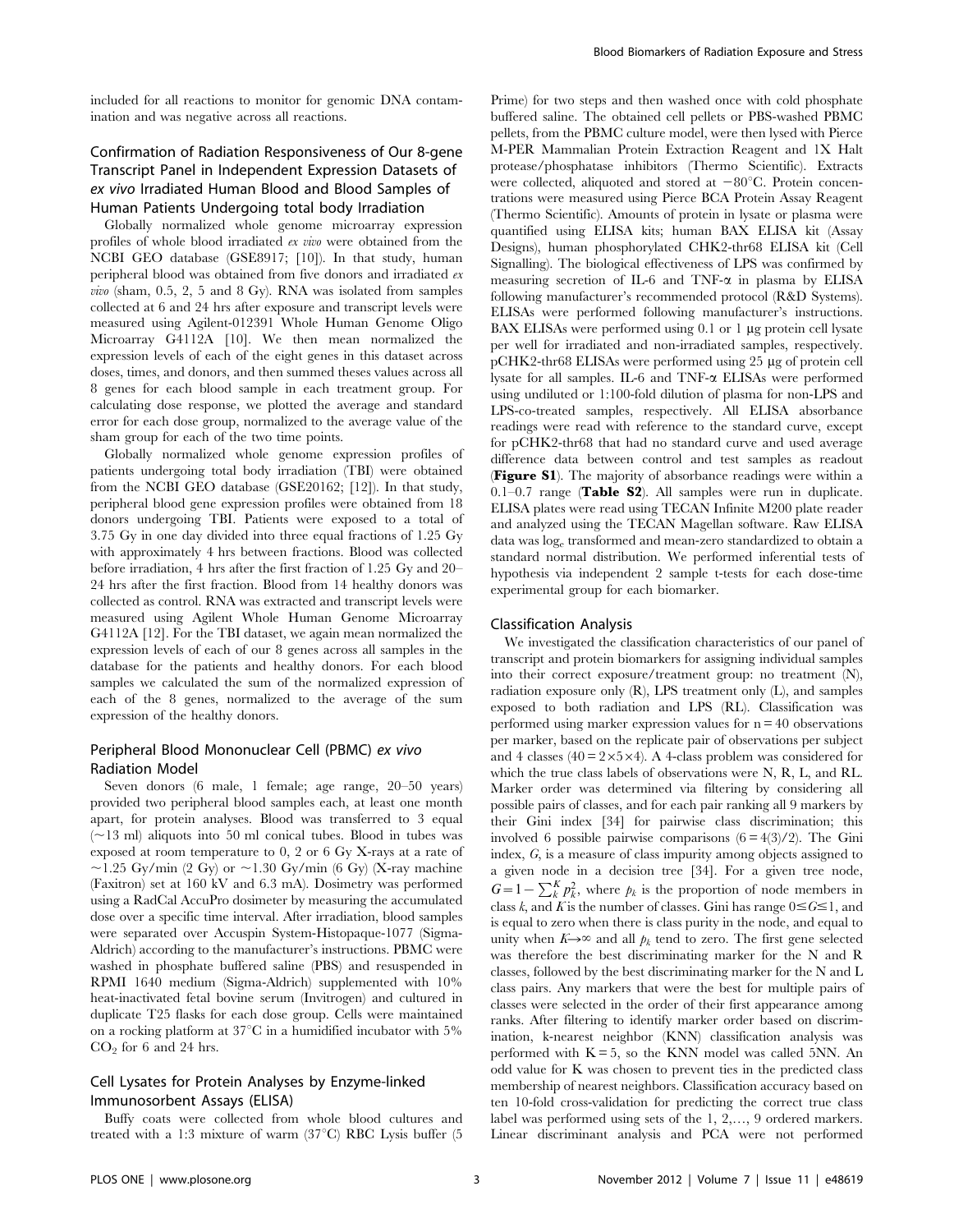because covariance (correlation) is undefined for one marker. Diagnostic screening was also determined for the 9-marker set to determine sensitivity, specificity, positive predictive value (PV+), and negative predictive value  $(PV-)$ . Sensitivity is equal to the proportion of observations in a given class with the correct class prediction, whereas specificity is the proportion of observations not in a given class whose predicted membership is not in the given class. On the other hand, PV+ reflects the proportion of observations predicted to be in a given class that are truly in the class, while  $PV-$  is defined as the proportion of observations that are not predicted to be in a given class which are not in the given class.

## Results

#### Radiation Response of DNA Repair Genes

The radiation response of 40 genes associated with various aspects of DNA damage response (Table S1) was surveyed. Twelve genes (Figure 1) were significantly modulated in transcript response 24 hrs after ex vivo exposure to 2 Gy X-rays, relative to sham-irradiated samples (individual t-test 2.2E- $06$  <p < 0.03; Figure S2). Most of these genes (11 of 12) showed increased expression after exposure (Figure 1), ranging from 2.3fold for *LIG1* to 17-fold for *FDXR*. *RAD51*, a key component of homologous recombination repair, was the only gene in this set that showed significant down regulation after exposure (2.5-fold). Expression responses for sham and irradiated samples showed little inter-individual variation and reproducible responses within donors sampled twice at approximately one month apart. These findings indicate that transcript responses of this panel of 12 DNA repair genes are robust biomarkers of radiation exposure in peripheral blood cells. Among these 12 genes, we found no overlap between sham and irradiated samples for 8 biomarkers (BBC3, FDXR, CDKN1A, GADD45a, PCNA, XPC, DDB2 and POLH; individual T-test  $2.24E-06\leq p\leq7.45E-04$ ), and found only slight overlaps for the other 4 biomarkers (BAX, CCNG1, LIG1 and  $RAD51$ ; individual t-test 7.64E-04<p<2.57E-02) (Figure S2). CHK2 is included as an example of a gene that does not respond to radiation (**Figure 1**;  $p = 0.5$ ). Our findings predict that when blood samples prior to exposure are not available, our panel of eight DNA repair markers can distinguish between 2 Gy irradiated and unirradiated individuals with 100% accuracy 24 hrs after a 2 Gy exposure.

# Validation of the Dose and Time Response Characteristics of Our 8-gene Transcript Panel in Independent Human ex vivo and in vivo Datasets

We tested the dose response characteristics of our 8-gene panel (BBC3, FDXR, CDKN1A, PCNA, XPC, GADD45a, DDB2 and POLH) using an independent public dataset containing microarray transcript expression data collected at 6 and 24 hrs after ex vivo exposures (sham, 0.5, 2, 5 and 8 Gy) in human blood from 5 independent donors. This analysis confirmed our primary finding of no overlap in transcript responses for any of the 8 genes between sham and irradiated samples at 24 hrs after 2 Gy exposures (Figure S3). We then investigated the dose and time response characteristics of our panel using the sum expression values of the 8 genes for each donor (**Figure 2A**). The average expression of our panel among the donor group was increased above sham for all dose groups tested at 6 hrs  $(p<5.5E-05)$  and 24 hrs ( $p<2.32E-04$ ). The average sum expression at 6 hrs was consistently higher compared to 24 hrs for all doses tested (5.9E- $04$  <p < 0.02). Furthermore, the samples irradiated with 2 Gy were significantly different from those irradiated with  $0.5 \text{ Gy (p < 6.09E-}$  03), 5 Gy (p $\leq$ 8.47E-03) or 8 Gy (p $\leq$ 1.65E-04) at 6 and 24 hrs, demonstrating the significant dose response characteristics of our panel.

We then tested whether our 8-gene panel could distinguish human patients receiving total body irradiation (TBI) from preirradiation patients and healthy controls. We obtained a public dataset containing microarray transcript expression data of blood collected from 14 independent healthy donors and from 18 patients who provided blood samples before TBI treatment, at 4 hrs after the first of three fractions of 1.25 Gy and at 20–24 hrs after the first fraction. We calculated the sum expression value for blood sample for each patient and control subject to investigate their variation across experimental groups. As shown in Figure 2B, there was no overlap in expression between TBI treated blood samples and pre-TBI and control group values. The average expression of the 8-gene panel after TBI treatment was increased above the levels of healthy control group and pre-TBI blood levels for both timepoints tested, at 4 hrs after first fraction (1.25 Gy;  $p<1.34E-11$ ) and at 20-24 hrs after the first fraction  $(3.75 \text{ Gy}; \text{p} < 1.45E-11).$ 

In a separate analysis of human in vivo radiation response, we compared our 8-gene panel against a 25-gene signature developed by Meadows et al [35] to distinguish healthy individuals and preirradiation patients from the irradiated patients. In their study, peripheral blood was obtained from TBI patients before irradiation and 6 hrs after 1.5–2.0 Gy. Peripheral blood was also obtained from a population of healthy control individuals. Interestingly, 5 of our eight biomarkers were present in their signature (XPC, PCNA, CDKN1A, DDB2 and BBC3). These comparisons against two independent groups of blood samples from irradiated human patients provide compelling in vivo corroborative support for the utility of our 8-gene panel for radiation biodosimetry in blood cells.

## LPS Modulation of Transcript and Protein Expression in Irradiated Whole Blood Cultures

We investigated the specificity of the radiation response of our biomarkers in the ex vivo blood radiation model in the context of inflammatory stress simulated by LPS. We confirmed that LPS treatment (50 ng/ml) induced an inflammatory response in white blood cells by measuring the secretion of IL-6 and TNF- $\alpha$  into plasma of all donors tested, (Figure S4). LPS treatment showed no significant changes in baseline transcript expression in 5 biomarkers (fold-change <1.5; GADD45a, PCNA, XPC, DDB2, POLH) (Figure 3). Significant changes were observed in 3 biomarkers (**Figure 3**):  $>8$ -fold ( $\pm$ 1.1) increase in *CDKN1A* and reduced expression in *BBC3* and *FDXR* (2.9-fold ( $\pm$ 0.08) and 1.5fold  $(\pm 0.1)$ , respectively).

We then investigated the effect of LPS treatment on radiation response of the 8 genes in our panel, using blood cultures exposed to 2 Gy X-rays and co-treated with LPS (50 ng/ml). The strongest effect of LPS on the radiation responses was seen for CDKN1A, *BBC3* and *FDXR* (**Figure 4**; fold-change difference  $>1.4$ -fold and  $p<0.03$ ). LPS modified the radiation response of *CDKN1A* by an additional 1.4-fold increase over the effects of radiation on CDKN1A expression alone  $(p = 0.03;$  Figure 4A). BBC3 and FDXR expression, on the other hand, were repressed 1.6-fold (2.7 fold upregulated after radiation vs. 1.7-fold after radiation in the presence of LPS;  $p = 0.03$ ) and 1.7-fold (17-fold upregulated after radiation vs. 10-fold after radiation in the presence of LPS; p = 1.2E-04) after radiation and subsequent culture in the presence of LPS in comparison to the effects of radiation alone (Figure 4B and C). The radiation responses of the remaining five biomarkers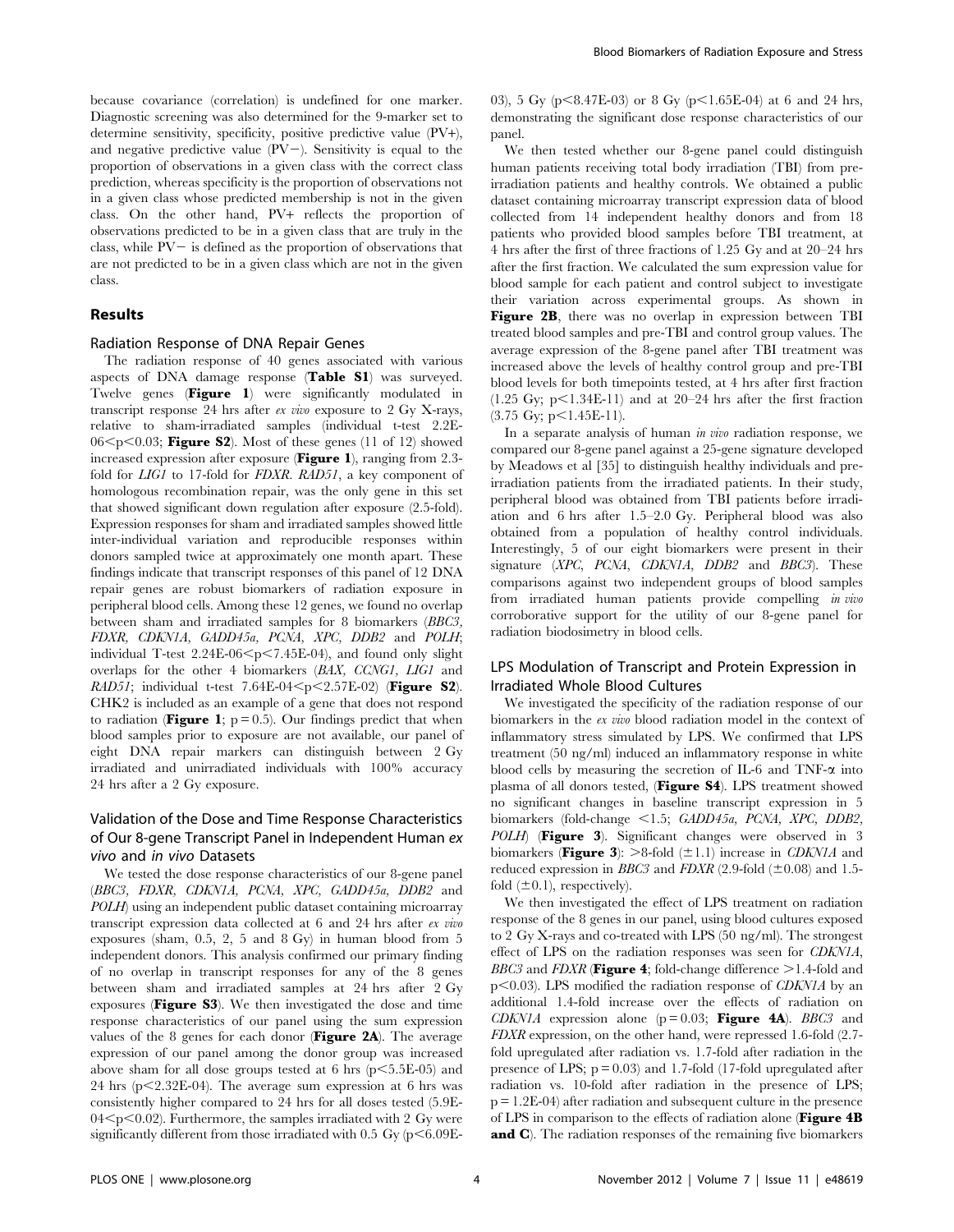

Figure 1. Radiation-induced transcriptional responses of DNA repair genes in the human ex vivo radiation blood model. Relative transcript level responses using human blood from 5 healthy human donors measured by quantitative RT-PCR analysis 24 hrs after 2 Gy exposure with respect to sham (0 Gy) transcript levels. Expression of the sham (0 Gy) and 2 Gy transcript responses were calculated relative to the average expression of ACTB ( $\beta$ -Actin). The delta Ct for  $\beta$ -Actin between sham and 2 Gy irradiated samples was <0.3 for all but one sample, which was excluded from this analysis. The fold-change for each gene between sham and irradiated samples was calculated using the delta-delta Ct method. Similar results were obtained when normalized using GAPDH expression as endogenous control (data not shown). doi:10.1371/journal.pone.0048619.g001

were not significantly altered by LPS treatment (Figure 5;  $\leq$ 1.4fold change or  $p > 0.03$ ).

Our analyses of protein expression confirm that phosphorylated CHK2 protein is a radiation responsive biomarker [36], and demonstrate that the transcript levels of CHK2 were unaffected by radiation only, LPS only, and co-exposure to both agents. Phosphorylated CHK2-thr68 protein levels showed a modest  $\sim$ 1.6 ( $\pm$ 0.1; p = 2.9E-05) fold increase in the whole blood ex vivo culture model at 24 hours post 2 Gy irradiation compared to sham (Figure 6). However, in the presence of LPS, this protein response was completely suppressed and indistinguishable from shamirradiated samples without LPS co-treatment  $(p>0.4)$  (Figure 6). This is compelling evidence that pCHK2-thr68 may not be a suitable biomarker of radiation exposure when in the context of inflammatory stress. Interestingly, we found that by including pCHK2-thr68 as a member of the panel of biomarkers improved the discrimination of radiation-exposed individuals with inflammatory stress from those exposed to radiation alone. We arrived at this conclusion by comparing the relative protein radiation responses in our PBMC model compared to our data from the whole blood culture model. We measured pCHK2-thr68 as well as BAX protein levels in PBMCs of healthy donors at 6 and 24 hours after ex vivo exposure to 2 or 6 Gy X-rays. BAX was included in this study as a surrogate indicator for the role of apoptosis in these models (Figure S5A). As expected, the pCHK2-thr68 responses were stronger at the earlier timepoint, while the BAX responses were stronger at later time (Figure S5B). Both BAX and pCHK2-thr68 proteins showed significant increases at 6 and 24 hrs after both 2 and 6 Gy exposures ( $p$ <0.05) (**Figure S5C**). Due to the substantial variability in radiation response in the

PBMC model system both among donors and between repeated blood draws of the same donor, we used the protein response data from the whole blood model in our further analyses.

# Multi-group Classification of Blood Samples by their Radiation and Inflammation Status

We tested our combined nine-gene panel of eight transcript and one protein biomarkers in our ex vivo blood model to test its ability to discriminate among four exposure/treatment groups: radiation exposure only (R), inflammatory stress only (L), combined exposures with both radiation and LPS (RL), and samples with no radiation exposure or LPS treatment  $(N)$  (Figure 7). Marker filtering with the Gini index (see methods) resulted in the following marker order: PCNA, CDKN1A, pCHK2-thr68, BBC3, FDXR, DDB2, XPC, POLH and GADD45a. Figure 8 illustrates the cumulative 4-class accuracy for the sets of 1, 2,…,9 markers based on their order of selection during filtering. The overall accuracy for the single best marker, PCNA, was 0.65, and the accuracy of 0.88 was attained when 5 markers were used, after which the overall accuracy leveled off. Table 1 lists the results of diagnostic screening analysis for the 9-marker set. The majority of sensitivity calculations approached 0.9 or greater. Specificity was in the 0.8– 0.9 range. The positive predictive value (PV+) was unity (1.00) for the NL class, 0.96 for the L class, and below 0.8 for the R and RL classes, whereas the negative predictive value  $(PV-)$  ranged from 0.81–0.91. This analysis has identified a subpanel of 5 biomarkers that correctly assign individual blood samples to one of the four different experimental conditions with an overall classification accuracy of  $\sim 90\%$ .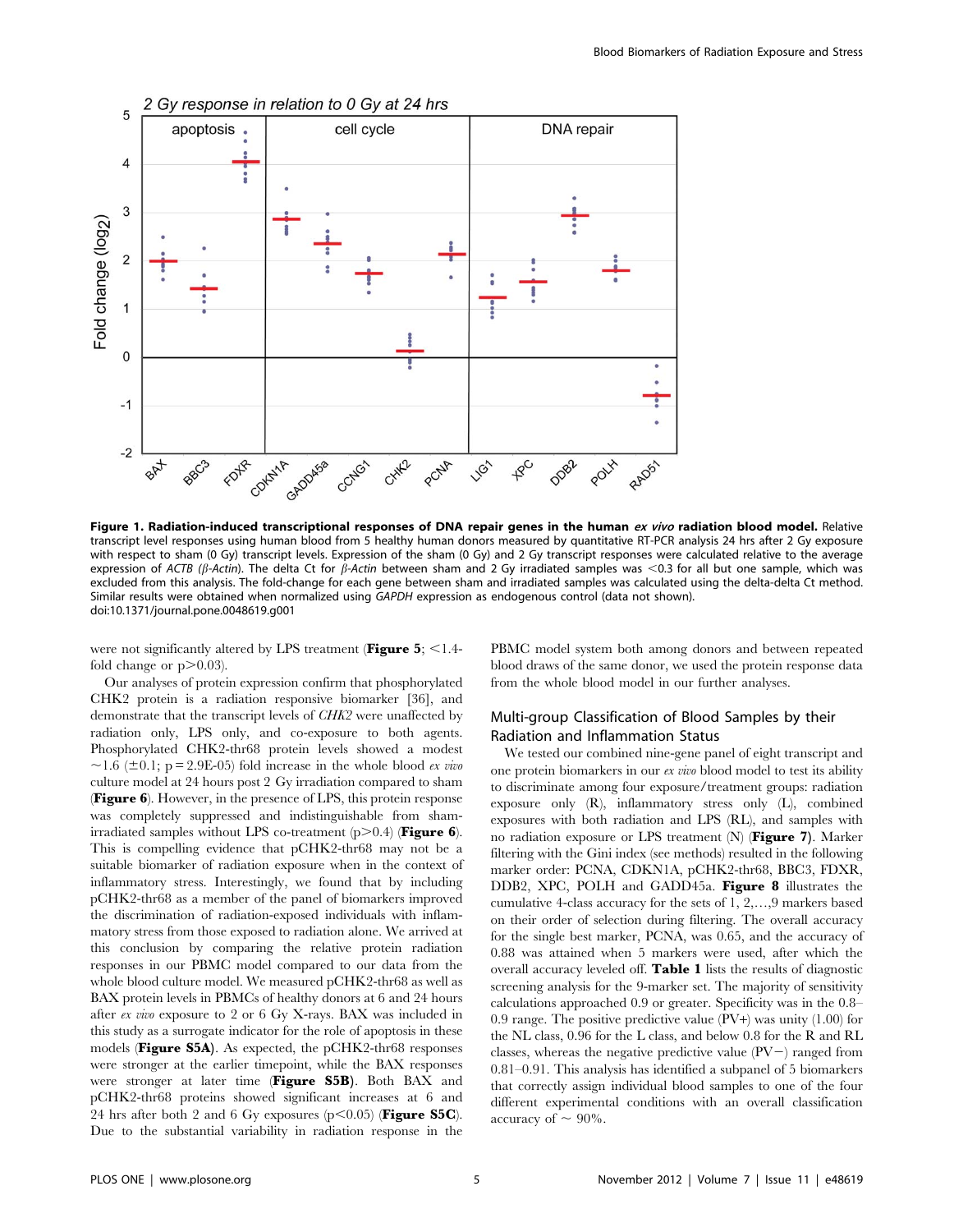

Figure 2. Independent human ex vivo and in vivo confirmation of the radiation response of the 8-gene panel. The robustness of our panel of 8 non-overlapping radiation biomarkers was confirmed using two published expression array data sets: (A) ex vivo irradiated (0, 0.5, 2, 5, 8 Gy) human blood samples obtained from five independent donors 6 and 24 hrs after radiation exposure (GSE8917; [10]) and (B) human in vivo irradiated blood samples obtained from patients undergoing total body irradiation (GSE20162; [12]). A. Shown is the average of the summed expression for the samples in each exposure group  $(+/-$  standard error) normalized to the average expression of the 0 Gy samples for each time-point. B. Shown is the plot of the summed expression of the 8-gene panel of each blood sample in the in vivo study, normalized to the average of the healthy donor samples. doi:10.1371/journal.pone.0048619.g002

#### Discussion

Our findings showcase the advantage of using blood cells and the expression of genes associated with the DNA repair for human radiation biodosimetry, and furthermore that these genes have the ability to discriminate between radiation dose and inflammation stress. In a survey of 40 DNA repair genes in the human peripheral blood cells ex vivo radiation model (Table S1), twelve genes showed more than two fold changes in transcript levels at 24 hours after 2 Gy exposures. These included the cell cycle regulators (CDKN1A, GADD45a, PCNA and CCNG1), apoptosis regulators (BAX, BBC3 and FDXR) and genes involved in specific DNA repair functions (XPC, DDB2, LIGI, POLH and RAD51). We compared the responses to radiation and inflammation stress to develop a panel of 8 genes that we validated using publicly available expression datasets for (1) an independent group of donors in a blood ex vivo model, and (2) a second independent



Figure 3. Effects of LPS treatment on radiation responsive DNA repair and cell cycle genes. Transcript level responses measured by quantitative RT-PCR analysis 24 hrs after LPS treatment of whole blood of two apoptosis, three cell cycle and three DNA repair genes with respect to transcript levels in untreated blood cultures. CDKN1A was strongly upregulated ( $\sim$ 8.2-fold) by LPS treatment alone in the absence of radiation exposure with little variation among donors. BBC3 and FDXR expression was downregulated ( $\sim$ 3-fold and  $\sim$ 1.5-fold, respectively) by LPS treatment. LPS treatment did not modulate expression levels of GADD45a, PCNA, XPC, DDB2 and POLH  $(<1.5$ -fold change in expression compared to untreated samples). ACTB was used to normalize gene expression in samples in which the delta Ct of LPS treated vs untreated was less than 0.3 (donor 1.1, 3, 4.1, 5 and 5.1). GAPDH was not used to normalize since its levels varied depending on the presence of LPS (the average Ct difference between GAPDH in LPS treated and untreated samples was 0.54). doi:10.1371/journal.pone.0048619.g003

group of patients who provided blood samples before and after whole body radiation  $([10,12,35]$ , Figure 2A). Our findings support the strength of using DNA repair related genes to detect radiation exposure in the context of inflammation stress, which may become helpful for discriminating between worried-well, those exposed to medically significant doses of ionizing radiation and those experiencing inflammation stress (Table 1). By including protein expression markers we developed a 9-gene panel (8 transcripts and one protein marker) that correctly discriminated irradiated from unirradiated blood samples independent of the presence or absence of inflammation stress **(Figure 7)**, with a  $\sim 90\%$  4-group classification accuracy (Figure 8).

The DNA repair-associated genes we surveyed are regulated by TP53 signaling [37]. The TP53 tumor suppressor protein is central to cell signaling networks following cellular stressors, including DNA damage such as that caused by ionizing radiation. TP53 modulates the main DNA repair processes in eukaryotic cells (base excision repair (BER), nucleotide excision repair (NER), non-homologous end-joining (NHEJ) and homologous recombination (HR) along with direct roles in induction of DNA damageinduced cell cycle arrest and apoptosis. TP53 is activated after DNA damage through phosphorylation to function as a transcriptional regulator inducing expression of a number of downstream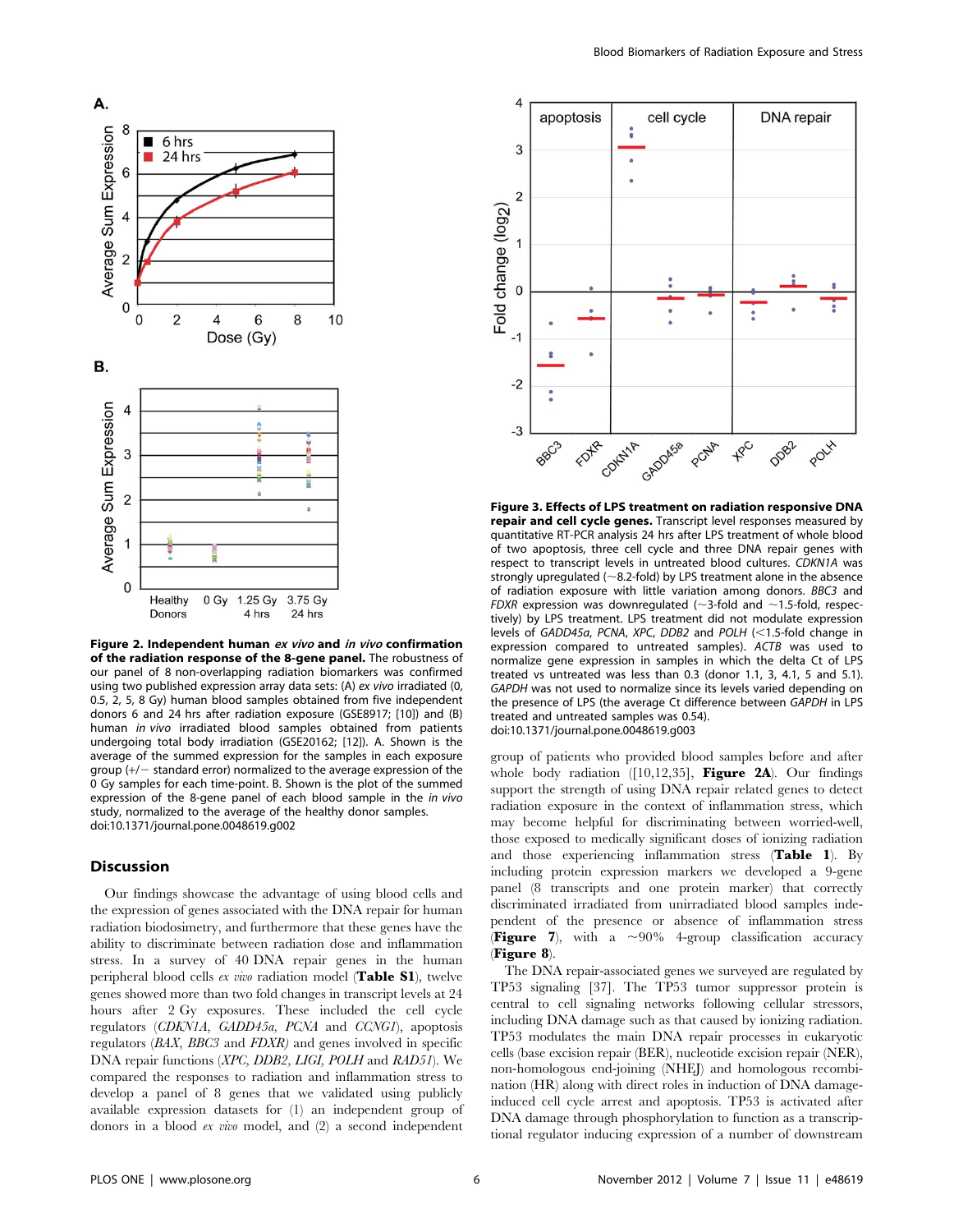

Figure 4. Radiation-induced transcript responses of CDKN1A, BBC3 and FDXR are confounded by LPS treatment. Transcript level responses measured by quantitative RT-PCR analysis 24 hrs after exposure to 2 Gy, LPS treatment, and combined LPS and 2 Gy of whole blood of CDKN1A (A), BBC3 (B), and FDXR (C) genes with respect to transcript levels in un-treated blood cultures. A. A radiation exposure of 2 Gy in the absence of LPS (left panel) or LPS treatment alone (middle panel) induced CDKN1A to approximately the same level at 24 hrs: 7.3 vs 8.2-fold, respectively (T-Test p = 0.47). LPS treatment in the presence of a 2 Gy radiation exposure induced CDKN1A expression ~10.2-fold (right panel), which is a 1.4-fold increase compared to 2 Gy alone (T-test  $p = 0.03$ ). B. In the absence of LPS, radiation induced BBC3 ~2.7-fold (left panel). LPS treatment alone (middle panel) suppresses BBC3 ~2.9-fold. LPS treatment in the presence of a 2 Gy radiation exposure induced BBC3 expression ~1.7-fold (right panel), a  $\sim$ 1.6-fold decrease in BBC3 expression when compared to 2 Gy alone (T-test p = 0.03). C. In the absence of LPS, radiation induced FDXR  $\sim$  17-fold (left panel). LPS treatment alone (middle panel) suppressed FDXR  $\sim$  1.5-fold. LPS treatment in the presence of a 2 Gy radiation exposure induced FDXR expression  $\sim$ 10-fold (right panel), a  $\sim$ 1.7-fold decrease in FDXR expression when compared to 2 Gy alone (T-test p = 1.2E-04). doi:10.1371/journal.pone.0048619.g004

target genes that directly control cellular outcomes [38]. Activators of TP53 include CHK2, a serine/threonine kinase that, upon activation directly by ATM phosphorylation (e.g., threonine-68) or indirectly by other protein kinases (e.g., DNA-PKcs), acts as both a downstream signal transducer of DNA damage and an effector for DNA repair, checkpoint control and apoptosis [39]. In our study we did not observe changes in transcript expression of CHK2 following irradiation, consistent with the role of CHK2 as an upstream mediator of TP53 rather than a downstream target, however, an increase in phosphorylated CHK2 protein was observed. Phosphorylation of TP53 at serine-20 by CHK2 prevents MDM2-mediated TP53 degradation. This enhancement of TP53 stability allows for the continuance of downstream DNA damage response pathways including apoptosis, of which BAX is an effector [40]. CHK2, a direct substrate of ATM, is an earlier DNA damage response protein than BAX. Hirao et al. [41] observed by Western blot that CHK2 levels in both sham- and 5 Gy irradiated wild-type mouse thymocytes precede BAX up until 6 h post-irradiation, which is consistent with our protein ELISA results post-irradiation.

Our radiation-response results in the ex vivo blood model are consistent with previous human studies [6,8,10,23–25,42] with the exception of RAD51, which showed a decrease in expression in our study [43]. A recent study in mice of radiation effects on gene expression showed significant increases in expression of CDKN1A, BBC3 and GADD45a at 24 hrs after 2 Gy whole body irradiation [42]. However, in that study DDB2 was downregulated and no significant changes were observed for FDXR or XPC, which is inconsistent with our results and those of others in humans irradiated ex vivo [10]. Expression of GADD45a, LIG1 and XPC were decreased at 24 hours after 6 Gy IR in mice, whereas we observed increased expression at 24 hrs after 2 Gy in our ex vivo human blood culture model consistent with published human ex vivo and in vivo literature [7,12,30]. Also, our use of a 2 Gy exposure (rather than 6 Gy used in a prior mouse study [30]) is more relevant for radiation biodosimetry because individuals having a radiation exposure dosage of less than 2 Gy require no immediate treatment as opposed to those having a dosage higher than 2 Gy. The inherent differences between murine and human assays emphasize the importance of using human model systems to validate biomarkers for human radiation biodosimetry. Our study investigates the blood of unrelated people and we confirm our findings in a separate independent group of unrelated people, suggesting that interindividual variation in the transcript response is not a major factor for the genes in our panel.

Understanding the effects of confounding factors, such as inflammation stress, on radiation-responsive biomarkers is important for assessing their utility in radiation biodosimetry in practical human exposure scenarios [1,2,29,30]. Of the 8 radiationresponsive genes in our study, only three (CDKN1A, FDXR and BBC3) were confounded by LPS-induced inflammation stress. CDKN1A is a canonical marker of DNA damage response and has been proposed as a biomarker of radiation exposure [7,42]. While cigarette smoking did not confound the radiation response of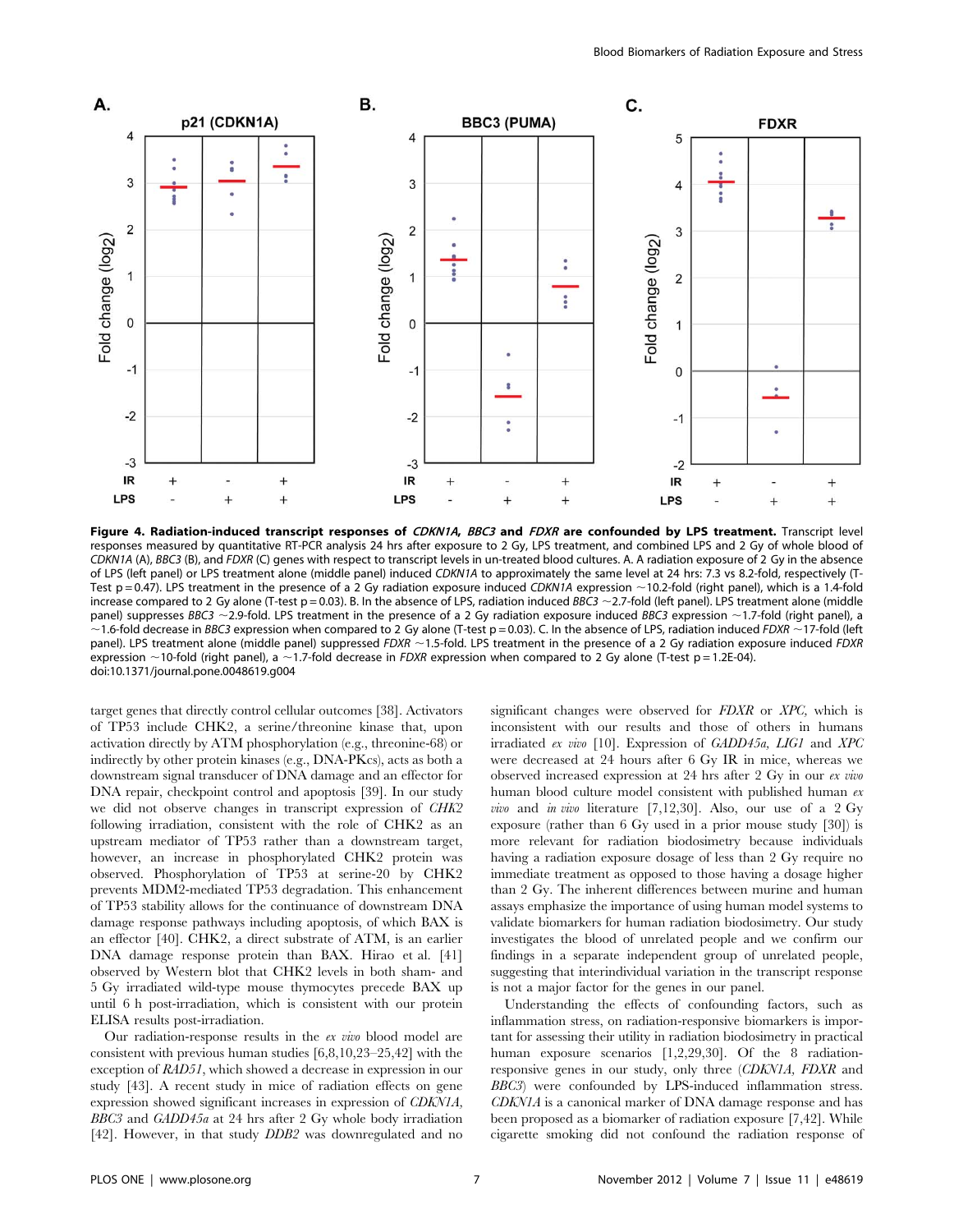

Figure 5. Radiation-induced transcript responses of GADD45a, PCNA, XPC, POLH and DDB2 are minimally affected by LPS. Transcript level responses measured by quantitative RT-PCR analysis 24 hrs after exposure to 2 Gy, LPS treatment, and combined LPS and 2 Gy of whole blood of GADD45a, PCNA, XPC, POLH and DDB2 genes with respect to transcript levels in un-treated blood cultures. Transcript levels of none of these five genes were significantly modulated 24 hrs after 2 Gy exposure in the presence of LPS compared to 2 Gy alone (fold-change <1.4-fold or p>0.03). Interestingly, the radiation response of all five genes was slightly suppressed by LPS treatment suggesting that LPS had a small effect on the 2 Gy response of these genes.

doi:10.1371/journal.pone.0048619.g005

CDKN1A [29], our study shows that inflammatory stress induced CDKN1A transcript levels in the absence of radiation exposure. Our finding seriously undermines the promise of CDKN1A as a predictive tool for radiation exposure in individuals suffering simultaneous inflammatory stress. Studies in the murine central nervous system also identified CDKN1A as an inflammatory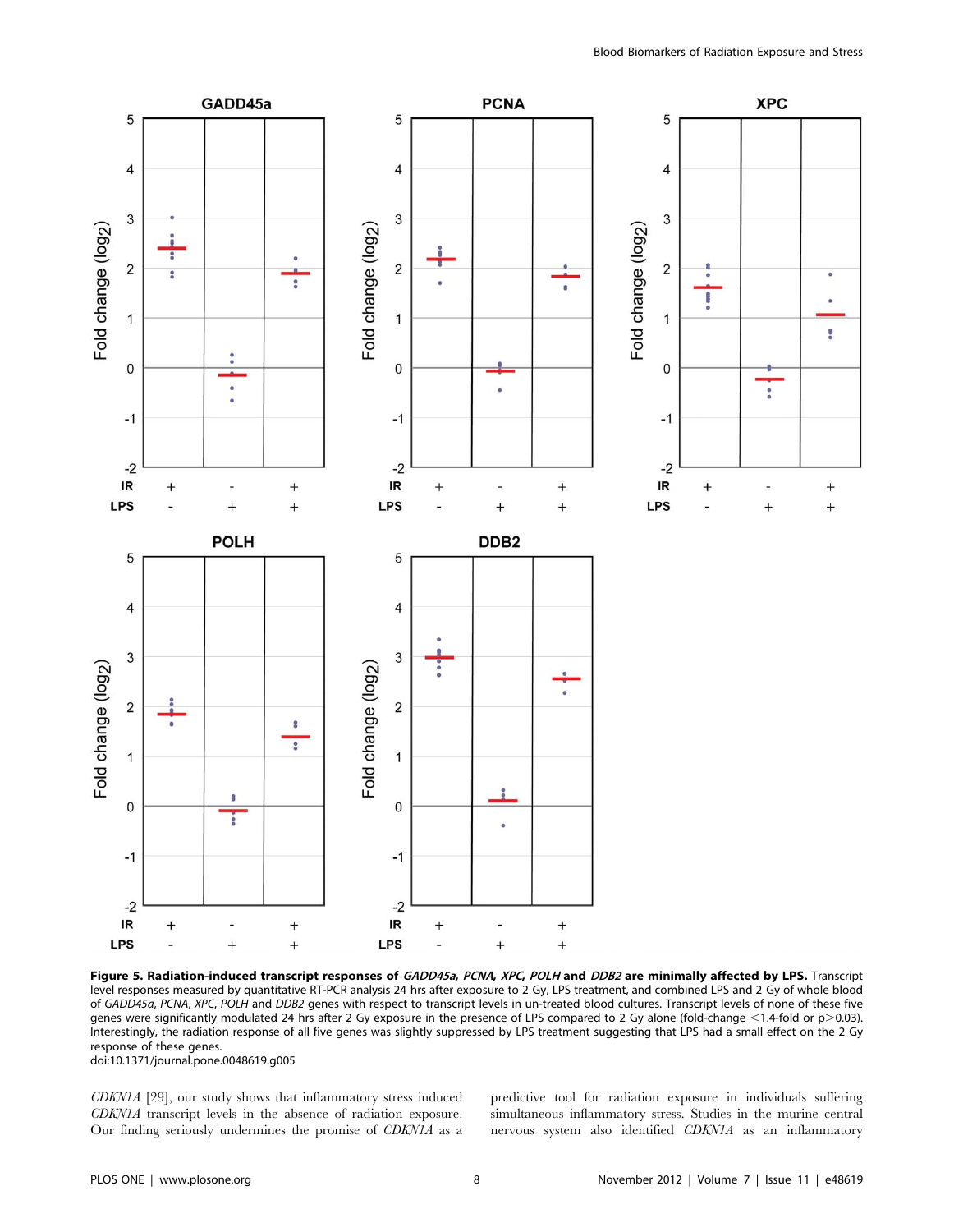

Figure 6. LPS mediated suppression of phosphorylated CHK2 thr68 protein at 24 hrs after 2 Gy exposures. Protein levels of phosphorylated CHK2-thr68 in protein lysate from cultured whole blood in the presence or absence of LPS (50 ng/ml) were measured by ELISA. Absorbance values were normalized with respect to the average pCHK2-thr68 level in unirradiated donors. In the absence of LPS, radiation induced CHK2-thr68 levels  $\sim$  1.6-fold ( $\pm$ 0.1) relative to sham irradiated samples, whereas in the presence of LPS, CHK2-thr68 levels were indistinguishable from sham irradiated samples ( $p > 0.4$ ). doi:10.1371/journal.pone.0048619.g006

| Table 1. Classification sensitivity, specificity, predictive value |
|--------------------------------------------------------------------|
| positive (PV+), and predictive value negative (PV $-$ ) for the    |
| nine-gene panel.                                                   |

| <b>Class</b> | <b>Sensitivity</b> | <b>Specificity</b> | $PV +$ | $PV -$ |
|--------------|--------------------|--------------------|--------|--------|
| l N          | 0.89               | 0.84               |        | 0.81   |
| l R          | 0.86               | 0.86               | 0.78   | 0.88   |
|              | 0.91               | 0.84               | 0.96   | 0.82   |
| <b>RL</b>    | 0.76               | 0.89               | 0.69   | 0.91   |

Results are based on ten 10-fold cross-validation runs. doi:10.1371/journal.pone.0048619.t001

 $\overline{\phantom{a}}$ 

response gene [44] and LPS exposure upregulated CDKN1A transcripts in mice [30]. LPS-induced and the radiation-induced CDKN1A responses were indistinguishable in our human blood model, while in the mouse the upregulation of CDKN1A at 24 hours after LPS injection did not mask the ability to detect a radiation response [30]. This difference in murine vs human responses might be attributed to the differences in LPS dosage (50 ng/ml in our study vs. 0.3 mg/kg which equals  $7.2 \mu$ g per mouse), LPS bioavailability and species differences in response.

We have made the new observation that LPS co-treatment confounds the transcript response of FDXR and BBC3, also compromising their utility as radiation biodosimeters. The proapoptotic gene, BBC3, is responsible for induction of apoptosis pathways following DNA damage. Whole blood cultured in the presence of LPS repressed the expression of  $BBC3 \sim 2.5$ -fold. Cotreatment with LPS and radiation diminished BBC3 transcripts compared to either LPS alone or radiation alone. Consistent with our finding, LPS suppressed apoptosis in human blood monocytes [45], but some studies found opposite responses [33]. The transcription of BBC3 is regulated by a complex combination of pro-apoptotic and pro-survival mechanisms [46], suggesting that LPS may suppress BBC3 transcription in blood cultures through activation of pro-survival signals. In contrast to our findings,



Figure 7. Transcript and protein panel discriminates 2 Gy exposure and unirradiated samples, independent of inflammation stress. In comparison to untreated sham samples, inflammation in the absence of radiation exposure upregulates CDKN1A (red) and downregulates FDXR and BBC3 (green). Samples exposed to 2 Gy radiation only exhibit increased expression of all nine biomarkers, whereas subjects exposed to 2 Gy plus inflammation stress show modified induction of CDKN1A, FDXR and BBC3 and abrogation of the phosphorylation of CHK2 protein. The arrows in the radiation and inflammation combined treatment group indicate the direction of expression relative to the radiation alone group. doi:10.1371/journal.pone.0048619.g007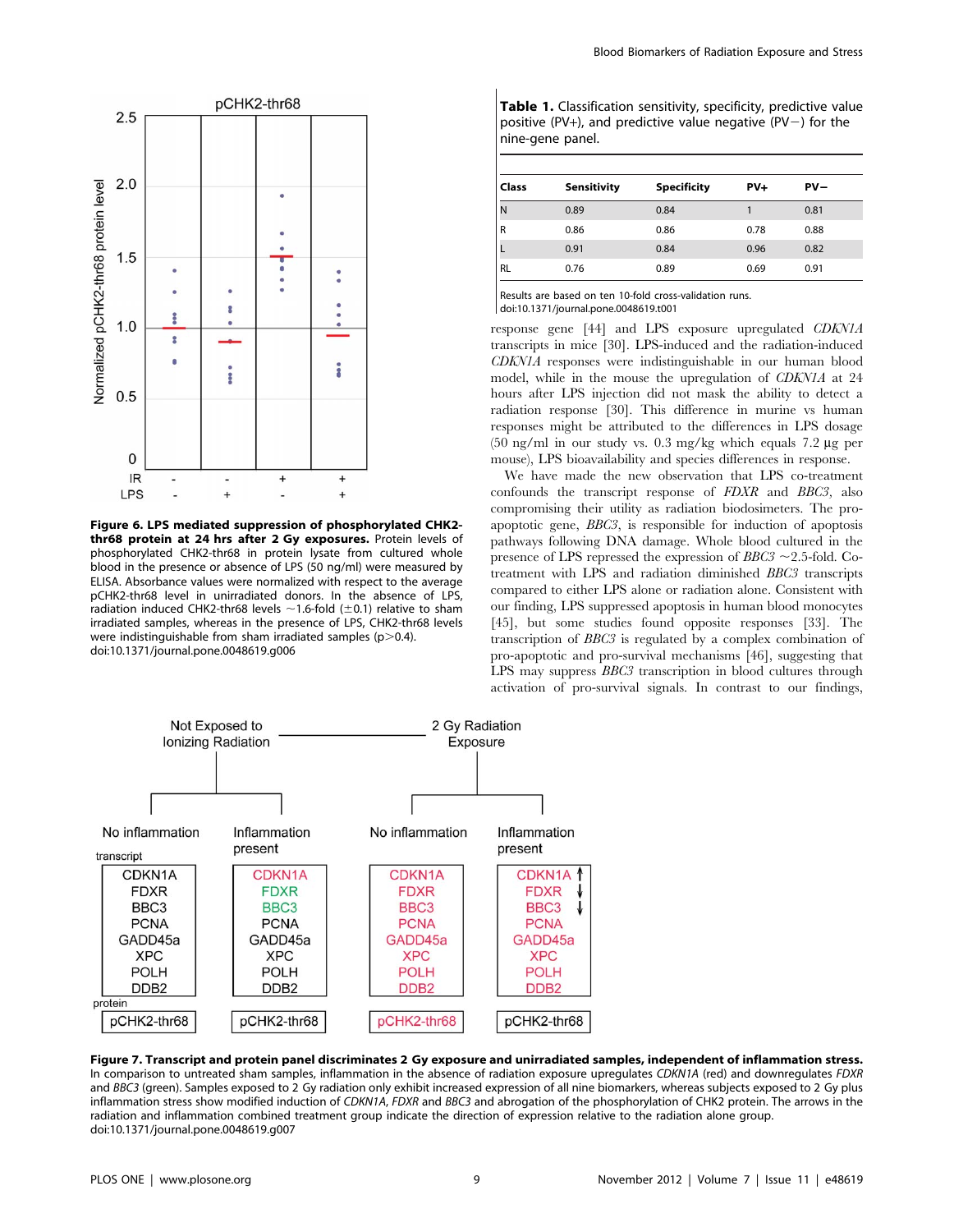

Figure 8. Classification (4-class) accuracy of the transcript and protein panel. Classification accuracy based on ten 10-fold crossvalidation as a function of the number of markers considered, based on order determined during filtering with the Gini index. The four classes used in this analysis are: radiation only (R), inflammation stress only (L), combined exposures involving both radiation and LPS (RL), and samples with no radiation exposure and no LPS treatment (N). Marker order is: PCNA, CDKN1A, pCHK2-thr68, BBC3, FDXR, DDB2, XPC, POLH, and GADD45a. Maximum classification accuracy was 0.88 for the top 5 marker set.

doi:10.1371/journal.pone.0048619.g008

Tucker and colleagues observed a marginal confounding effect of LPS treatment on the radiation response of *BBC3* in mice [30], again emphasizing the importance of validating biomarker panels in a human model.

The increases in protein levels of phosphorylated CHK2 after radiation-alone exposures were fully suppressed in the presence of LPS, also undermining it as a useful protein biomarker for radiation response in the context of inflammation stress. CHK2 protein is phosphorylated in response to DNA damage which activates the protein [13,36]. While we demonstrate that LPS cotreatment fully abrogates this radiation-induced CHK2 phosphorylation process, the underlying mechanisms for this confounding effect remain unclear.

The LPS-modified CDKN1A, FDXR and BBC3 transcript levels were remarkably uniform among donors, even though the secretions of IL-6 and TNF- $\alpha$  two genes well-known to be induced by LPS, were more variable (Figure S4). The levels of LPSinduced IL-6 and TNF- $\alpha$  were highly correlated ( $\mathbb{R}^2 = 0.8$ ; Figure **S6**). Among 4 of the donors, IL-6 and TNF- $\alpha$  levels in the first blood draw were nearly identical to those in the second blood draw, 1 month later. These findings point to the hypothesis that the induction of inflammatory response genes IL-6 and TNF- $\alpha$ depend on genetic background, while the inductions of CDKN1A and BBC3 are more 'switch-like'. This would predict that other confounding stimuli might also affect CDKN1A and BBC3 expression.

Our research has identified a small panel of DNA repair-related biomarkers that distinguish among human blood samples from four radiation exposure scenarios: no radiation exposure, 2 Gy radiation exposure only, inflammation stress without radiation exposure, and combined 2 Gy exposure plus inflammation stress. Independent validation for dose and time response and with in vivo total body irradiated samples further supports the utility of these biomarkers for clinical applications, accident scenarios and other situations involving potential radiation exposure. Future studies will be needed to evaluate our panel for effects of gender, age, and inter-individual variations, to examine the influence of differential radiation cytotoxicities of the white cell subtypes on expression biodosimetry [47], and to investigate the radiation specificity of our panel using other inflammation, chemical, and physical stressors that are relevant for human radiation biodosimetry applications in various hypothetical exposure scenarios.

#### Supporting Information

Figure S1 Standard curves for ELISAs. BAX, IL-6 and TNF-a representative standard curves are shown. pCHK2-thr68 did not use a standard curve. (PDF)

Figure S2 Transcript level radiation responses of twelve DNA repair-related biomarkers. Relative expression of the sham (0 Gy) and 2 Gy transcript responses were calculated relative to the mean expression of  $ACTB$  ( $\beta$ -Actin). Each symbol represents mean of 3 replicate relative expression levels for the designated DNA repair genes from a blood collection of a single donor. Data are plotted for 5 donors, each donating two blood samples. The delta Ct for  $\beta$ -Actin between sham and 2 Gy irradiated samples was  $<$ 0.3 for all but one sample, which was excluded from this analysis. A two-sided T-test was performed on the distribution of expression levels between sham and irradiated samples (p-values are shown in the lower right of each box-plot). (PDF)

Figure S3 Transcript level radiation responses of eight DNA repair-related biomarkers in an independent dataset. Normalized expression intensities of the sham (0 Gy) and 2 Gy transcript responses are shown. Each symbol represents expression levels for the designated DNA repair gene from a blood collection of a single donor. Data are plotted for 5 donors. A twosided T-test was performed on the distribution of expression levels between sham and irradiated samples (p-values are shown in the lower right of each box-plot). (PDF)

Figure S4 Increased plasma protein levels of IL-6 and  $TNF-\alpha$  in LPS-treated human blood in 24-hour culture. Levels of IL-6  $(A)$  and TNF- $\alpha$   $(B)$  were measured by ELISA in human whole blood culture after LPS treatment (50 ng/ml) for 24 hrs. Blood cultures, from five unique donors, each sampled twice (second samples from each donor indicated by x.1), were assessed for IL-6 and TNF-a protein levels in plasma at 24 hrs by ELISA. Concentrations of protein (mg/ml) in each sample and treatment group are listed in the tables below the figures. In the absence of LPS-induced inflammatory stress, there is little detectable protein for either IL-6 or TNF-a. The presence of LPS induces up to a 7000-fold increase in protein levels for IL-6 (donor 4) and a 3000-fold increase in TNF- $\alpha$  (donor 4). Responses varied across donors but were consistent between the two different protein markers of inflammatory stress for each donor (donor 3 and donor 4 showed the greatest induction of both proteins). (PDF)

Figure S5 Radiation-induced increased protein levels of BAX and phosphorylated CHK2-thr68 in human ex vivo quiescent PBMC. A. BAX and pCHK2-thr68 responses by ELISA after 0, 2 or 6 Gy at 6 and 24 hrs in independent replicate culture flasks from the same blood sample of two donors produce minimal technical variability  $(R^2 = 0.95$  for pCHK2-thr68;  $R^2$  = 0.92 for BAX). B. Levels of BAX and pCHK2-thr68 were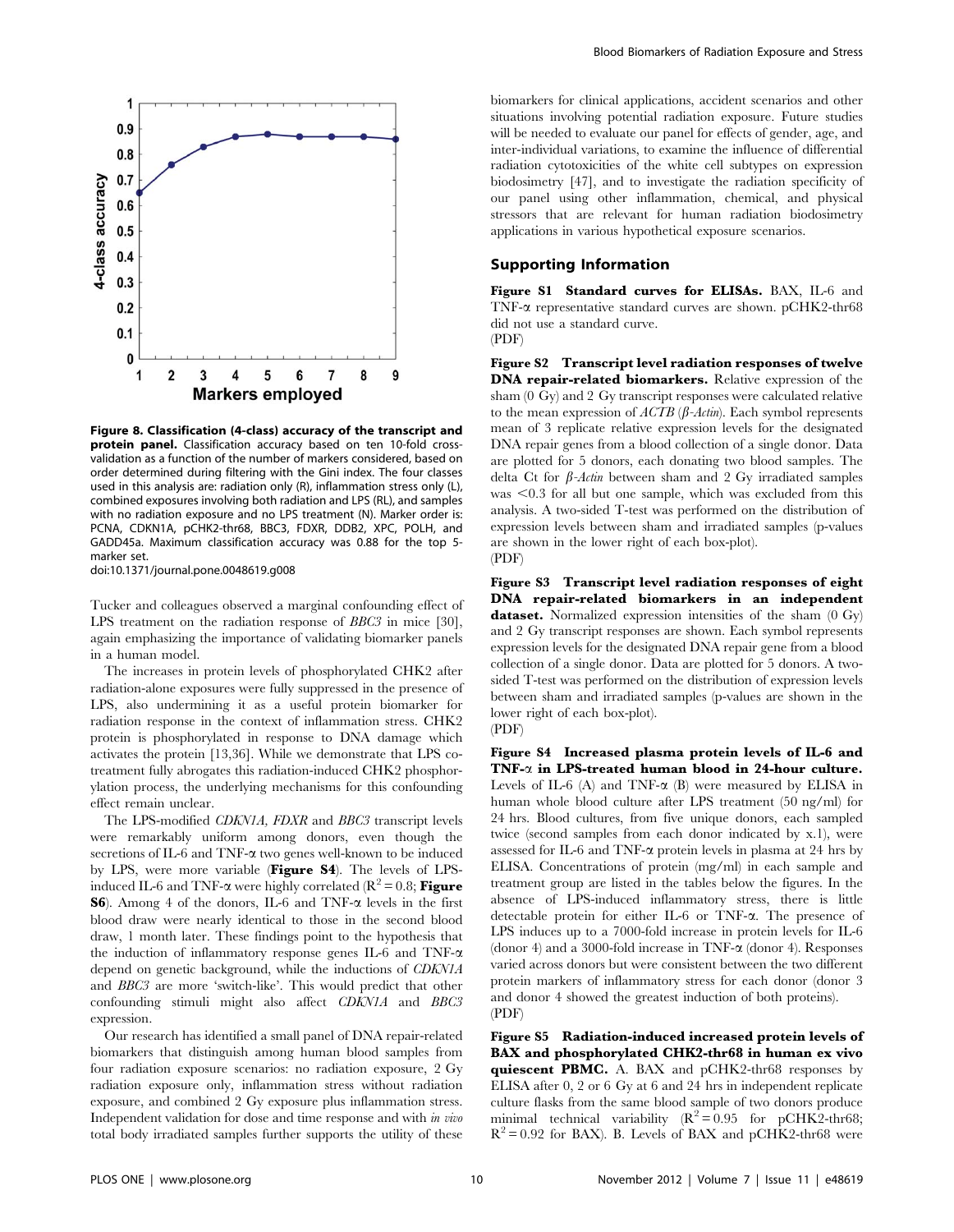measured by ELISA in unstimulated PBMC after 0, 2, or 6 Gy ionizing radiation. PBMC cultures from six or five unique donors were assessed for BAX and pCHK2-thr68 protein levels at 6 hrs and 24 hrs by ELISA. Data were normalized with respect to sham for each timepoint. Repeat draws from the same donor  $\sim 1$  month after the first blood draw are indicated with a ''.1'' after the donor identifier. C. T-test results (t-statistics and p-values in parentheses) identify significant mean differences in BAX and pCHK2-thr68 ELISA data for the 0- vs. 2 Gy and 0- vs. 6 Gy groups at 6 hrs and 24 hrs after irradiation. (PDF)

Figure S6 Correlation between IL-6 and TNF-a responses in LPS treated whole blood cultures. Secretion of IL-6 and TNF- $\alpha$  were measured by ELISA for 5 donors. Each donor is represented with a different color. All donors were sampled twice at least one month apart. Note that the TNF-a and IL-6 secretory response after LPS treatment is variable among donors, but highly

#### References

- 1. Fenech M (2011) Current status, new frontiers and challenges in radiation biodosimetry using cytogenetic, transcriptomic and proteomic technologies. Radiation Measurements 46: 737–741.
- 2. Pinto MM, Santos NF, Amaral A (2010) Current status of biodosimetry based on standard cytogenetic methods. Radiat Environ Biophys 49: 567–581.
- 3. Falt S, Holmberg K, Lambert B, Wennborg A (2003) Long-term global gene expression patterns in irradiated human lymphocytes. Carcinogenesis 24: 1837– 1845.
- 4. Amundson SA, Do KT, Shahab S, Bittner M, Meltzer P, et al. (2000) Identification of potential mRNA biomarkers in peripheral blood lymphocytes for human exposure to ionizing radiation. Radiat Res 154: 342–346.
- 5. Turtoi A, Sharan RN, Srivastava A, Schneeweiss FH (2010) Proteomic and genomic modulations induced by gamma-irradiation of human blood lymphocytes. Int J Radiat Biol 86: 888–904.
- 6. Kabacik S, Mackay A, Tamber N, Manning G, Finnon P, et al. (2011) Gene expression following ionising radiation: identification of biomarkers for dose estimation and prediction of individual response. Int J Radiat Biol 87: 115–129.
- 7. Amundson SA, Grace MB, McLeland CB, Epperly MW, Yeager A, et al. (2004) Human in vivo radiation-induced biomarkers: gene expression changes in radiotherapy patients. Cancer Res 64: 6368–6371.
- 8. Kang CM, Park KP, Song JE, Jeoung DI, Cho CK, et al. (2003) Possible biomarkers for ionizing radiation exposure in human peripheral blood lymphocytes. Radiat Res 159: 312–319.
- 9. Dressman HK, Muramoto GG, Chao NJ, Meadows S, Marshall D, et al. (2007) Gene expression signatures that predict radiation exposure in mice and humans. PLoS Med 4: e106.
- 10. Paul S, Amundson SA (2008) Development of gene expression signatures for practical radiation biodosimetry. Int J Radiat Oncol Biol Phys 71: 1236–1244.
- 11. Daino K, Ichimura S, Nenoi M (2002) Early induction of CDKN1A (p21) and GADD45 mRNA by a low dose of ionizing radiation is due to their dosedependent post-transcriptional regulation. Radiat Res 157: 478–482.
- 12. Paul S, Barker CA, Turner HC, McLane A, Wolden SL, et al. (2011) Prediction of in vivo radiation dose status in radiotherapy patients using ex vivo and in vivo gene expression signatures. Radiat res 175: 257–265.
- 13. Marchetti F, Coleman MA, Jones IM, Wyrobek AJ (2006) Candidate protein biodosimeters of human exposure to ionizing radiation. Int J Radiat Biol 82: 605–639.
- 14. Breen AP, Murphy JA (1995) Reactions of oxyl radicals with DNA. Free Radic Biol Med 18: 1033–1077.
- 15. Inoue M, Shen GP, Chaudhry MA, Galick H, Blaisdell JO, et al. (2004) Expression of the oxidative base excision repair enzymes is not induced in TK6 human lymphoblastoid cells after low doses of ionizing radiation. Radiat Res 161: 409–417.
- 16. Batty DP, Wood RD (2000) Damage recognition in nucleotide excision repair of DNA. Gene 241: 193–204.
- 17. Bessho T (1999) Nucleotide excision repair 3' endonuclease XPG stimulates the activity of base excision repairenzyme thymine glycol DNA glycosylase. Nucleic Acids Res 27: 979–983.
- 18. Klungland A, Hoss M, Gunz D, Constantinou A, Clarkson SG, et al. (1999) Base excision repair of oxidative DNA damage activated by XPG protein. Mol Cell 3: 33–42.
- 19. Shimizu Y, Uchimura Y, Dohmae N, Saitoh H, Hanaoka F, et al. (2010) Stimulation of DNA Glycosylase Activities by XPC Protein Complex: Roles of Protein-Protein Interactions. J Nucleic Acids 2010.
- 20. Shimizu Y, Iwai S, Hanaoka F, Sugasawa K (2003) Xeroderma pigmentosum group C protein interacts physically and functionally with thymine DNA glycosylase. EMBO J 22: 164–173.

correlated between the replicate blood draws for each donor with the exception of the donor represented in red. (PDF)

Table S1 Target genes selected from DNA damage response pathways for transcript analysis. (PDF)

Table S2 Average absorbance ranges of ELISA measurements.

(PDF)

#### Author Contributions

Conceived and designed the experiments: HB AMS FM SXW WFB MC LP AJW. Performed the experiments: HB AMS BM SB EK YT. Analyzed the data: HB AMS FM BM SB YT LP AJW. Contributed reagents/ materials/analysis tools: YT LP. Wrote the paper: HB AMS AJW.

- 21. D'Errico M, Parlanti E, Teson M, de Jesus BM, Degan P, et al. (2006) New functions of XPC in the protection of human skin cells from oxidative damage. EMBO J 25: 4305–4315.
- 22. Zschenker O, Borgmann K, Streichert T, Meier I, Wrona A, et al. (2006) Lymphoblastoid cell lines differing in p53 status show clear differences in basal gene expression with minor changes after irradiation. Radiother Oncol 80: 236– 249.
- 23. Mayer C, Popanda O, Greve B, Fritz E, Illig T, et al. (2011) A radiation-induced gene expression signature as a tool to predict acute radiotherapy-induced adverse side effects. Cancer Lett 302: 20–28.
- 24. Amundson SA, Do KT, Fornace AJ Jr (1999) Induction of stress genes by low doses of gamma rays. Radiat Res 152: 225–231.
- 25. Brengues M, Paap B, Bittner M, Amundson S, Seligmann B, et al. (2010) Biodosimetry on small blood volume using gene expression assay. Health Phys 98: 179–185.
- 26. Tichy A, Zaskodova D, Rezacova M, Vavrova J, Vokurkova D, et al. (2007) Gamma-radiation-induced ATM-dependent signalling in human T-lymphocyte leukemic cells, MOLT-4. Acta biochimica Polonica 54: 281–287.
- 27. Wang S, Guo M, Ouyang H, Li X, Cordon-Cardo C, et al. (2000) The catalytic subunit of DNA-dependent protein kinase selectively regulates p53-dependent apoptosis but not cell-cycle arrest. Proceedings of the National Academy of Sciences of the United States of America 97: 1584–1588.
- 28. Zhang Y, Lim CU, Zhou J, Liber HH (2007) The effects of NBS1 knockdown by small interfering RNA on the ionizing radiation-induced apoptosis in human lymphoblastoid cells with different p53 status. Toxicology letters 171: 50–59.
- 29. Paul S, Amundson SA (2011) Gene expression signatures of radiation exposure in peripheral white blood cells of smokers and non-smokers. Int J Radiat Biol 87: 791–801.
- 30. Tucker JD, Grever WE, Joiner MC, Konski AA, Thomas RA, et al. (2012) Gene expression-based detection of radiation exposure in mice after treatment with granulocyte colony-stimulating factor and lipopolysaccharide. Radiat res 177: 209–219.
- 31. Guha M, Mackman N (2001) LPS induction of gene expression in human monocytes. Cell Signal 13: 85–94.
- 32. Lavnikova N, Laskin DL (1995) Unique patterns of regulation of nitric oxide production in fibroblasts. J Leukoc Biol 58: 451–458.
- 33. Schroeder A, Mueller O, Stocker S, Salowsky R, Leiber M, et al. (2006) The RIN: an RNA integrity number for assigning integrity values to RNA measurements. BMC Mol Biol 7: 3.
- 34. Quinlan JR (1986) Induction of decision trees. Machine Learning 1: 81–106.
- 35. Meadows SK, Dressman HK, Muramoto GG, Himburg H, Salter A, et al. (2008) Gene expression signatures of radiation response are specific, durable and accurate in mice and humans. PloS one 3: e1912.
- 36. Ahn JY, Schwarz JK, Piwnica-Worms H, Canman CE (2000) Threonine 68 phosphorylation by ataxia telangiectasia mutated is required for efficient activation of Chk2 in response to ionizing radiation. Cancer Res 60: 5934–5936.
- 37. Amundson SA, Patterson A, Do KT, Fornace AJ Jr (2002) A nucleotide excision repair master-switch: p53 regulated coordinate induction of global genomic repair genes. Cancer biology & therapy 1: 145–149.
- 38. Zhang XP, Liu F, Wang W (2011) Two-phase dynamics of p53 in the DNA damage response. Proceedings of the National Academy of Sciences of the United States of America 108: 8990–8995.
- 39. Antoni L, Sodha N, Collins I, Garrett MD (2007) CHK2 kinase: cancer susceptibility and cancer therapy - two sides of the same coin? Nature reviews Cancer 7: 925–936.
- 40. Zhivotovsky B, Kroemer G (2004) Apoptosis and genomic instability. Nature reviews Molecular cell biology 5: 752–762.